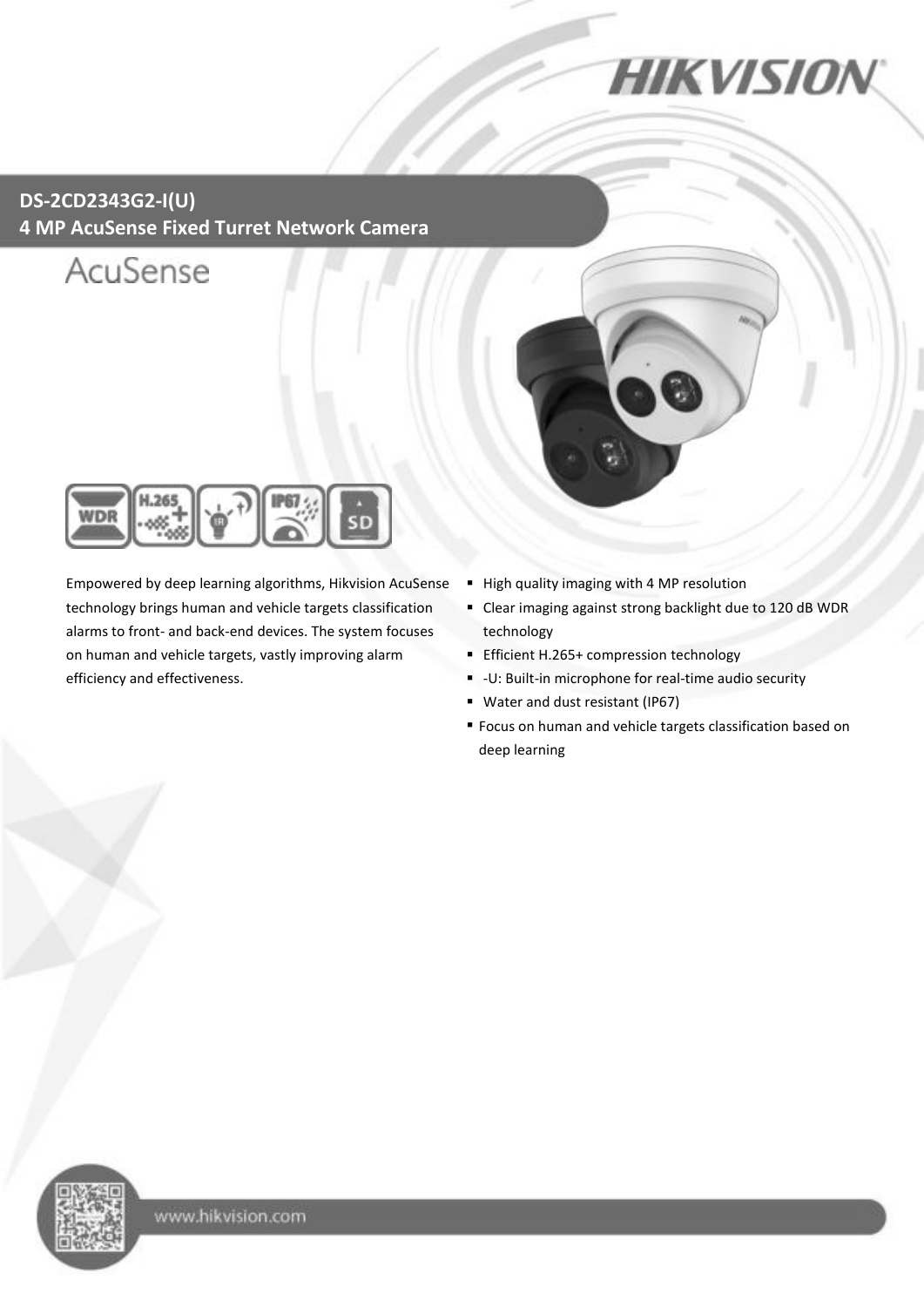

## **Specification**

| amera |
|-------|
|       |
|       |

Y

| Image Sensor                       | 1/3" Progressive Scan CMOS                                                |  |  |  |  |
|------------------------------------|---------------------------------------------------------------------------|--|--|--|--|
| Min. Illumination                  | Color: 0.005 Lux @ (F1.6, AGC ON), 0 Lux with IR on                       |  |  |  |  |
| Shutter Speed                      | 1/3 s to 1/100,000 s                                                      |  |  |  |  |
| Slow Shutter                       | Yes                                                                       |  |  |  |  |
| P/N                                | P/N                                                                       |  |  |  |  |
| Wide Dynamic Range                 | 120 dB                                                                    |  |  |  |  |
| Day & Night                        | ICR Cut                                                                   |  |  |  |  |
| Angle Adjustment                   | Pan: 0° to 360°, tilt: 0° to 75°, rotate: 0° to 360°                      |  |  |  |  |
| Lens                               |                                                                           |  |  |  |  |
|                                    | 2.8 mm, horizontal FOV 103°, vertical FOV 55°, diagonal FOV 122°          |  |  |  |  |
| Lens Type & FOV                    | 4 mm, horizontal FOV 84°, vertical FOV 45°, diagonal FOV 100°             |  |  |  |  |
| Aperture                           | F1.6                                                                      |  |  |  |  |
| Lens Mount                         | M12                                                                       |  |  |  |  |
| <b>DORI</b>                        |                                                                           |  |  |  |  |
|                                    | 2.8 mm: D: 67 m, O: 26 m, R: 13 m, I: 6 m                                 |  |  |  |  |
| <b>DORI</b>                        | 4 mm: D: 80 m, O: 31 m, R: 16 m, I: 8 m                                   |  |  |  |  |
| Illuminator                        |                                                                           |  |  |  |  |
| IR Range                           | Up to 30 m                                                                |  |  |  |  |
| Wavelength                         | 850 nm                                                                    |  |  |  |  |
| <b>Video</b>                       |                                                                           |  |  |  |  |
| Max. Resolution                    | $2688 \times 1520$                                                        |  |  |  |  |
|                                    | 50 Hz: 25 fps (2688 × 1520, 1920 × 1080, 1280 × 720)                      |  |  |  |  |
| Main Stream                        | 60 Hz: 30 fps (2688 $\times$ 1520, 1920 $\times$ 1080, 1280 $\times$ 720) |  |  |  |  |
| Sub Stream                         | 50 Hz: 25 fps (640 × 480, 640 × 360)                                      |  |  |  |  |
|                                    | 60 Hz: 30 fps (640 × 480, 640 × 360)                                      |  |  |  |  |
|                                    | 50 Hz: 10 fps (1920 × 1080, 1280 × 720, 640 × 480, 640 × 360)             |  |  |  |  |
| <b>Third Stream</b>                | 60 Hz: 10 fps (1920 × 1080, 1280 × 720, 640 × 480, 640 × 360)             |  |  |  |  |
|                                    | Main stream: H.265/H.264/H.264+/H.265+                                    |  |  |  |  |
| Video Compression                  | Sub-stream: H.265/H.264/MJPEG                                             |  |  |  |  |
|                                    | Third stream: H.265/H.264                                                 |  |  |  |  |
| Video Bit Rate                     | 32 Kbps to 8 Mbps                                                         |  |  |  |  |
| H.264 Type                         | Baseline Profile/Main Profile/High Profile                                |  |  |  |  |
| H.265 Type                         | Main Profile                                                              |  |  |  |  |
| $H.264+$                           | Main Stream supports                                                      |  |  |  |  |
| $H.265+$                           | Main Stream supports                                                      |  |  |  |  |
| <b>Bit Rate Control</b>            | CBR/VBR                                                                   |  |  |  |  |
| Scalable Video Coding (SVC)        | Yes                                                                       |  |  |  |  |
| Region of Interest (ROI)           | 1 fixed region for main stream and sub-stream                             |  |  |  |  |
| <b>Audio</b>                       |                                                                           |  |  |  |  |
| <b>Environment Noise Filtering</b> | -U: Yes                                                                   |  |  |  |  |
| <b>Audio Sampling Rate</b>         | -U: 8 kHz/16 kHz/32 kHz/44.1 kHz/48 kHz                                   |  |  |  |  |
| <b>Audio Compression</b>           | -U: G.711ulaw/G.711alaw/G.722.1/G.726/MP2L2/PCM/MP3/AAC                   |  |  |  |  |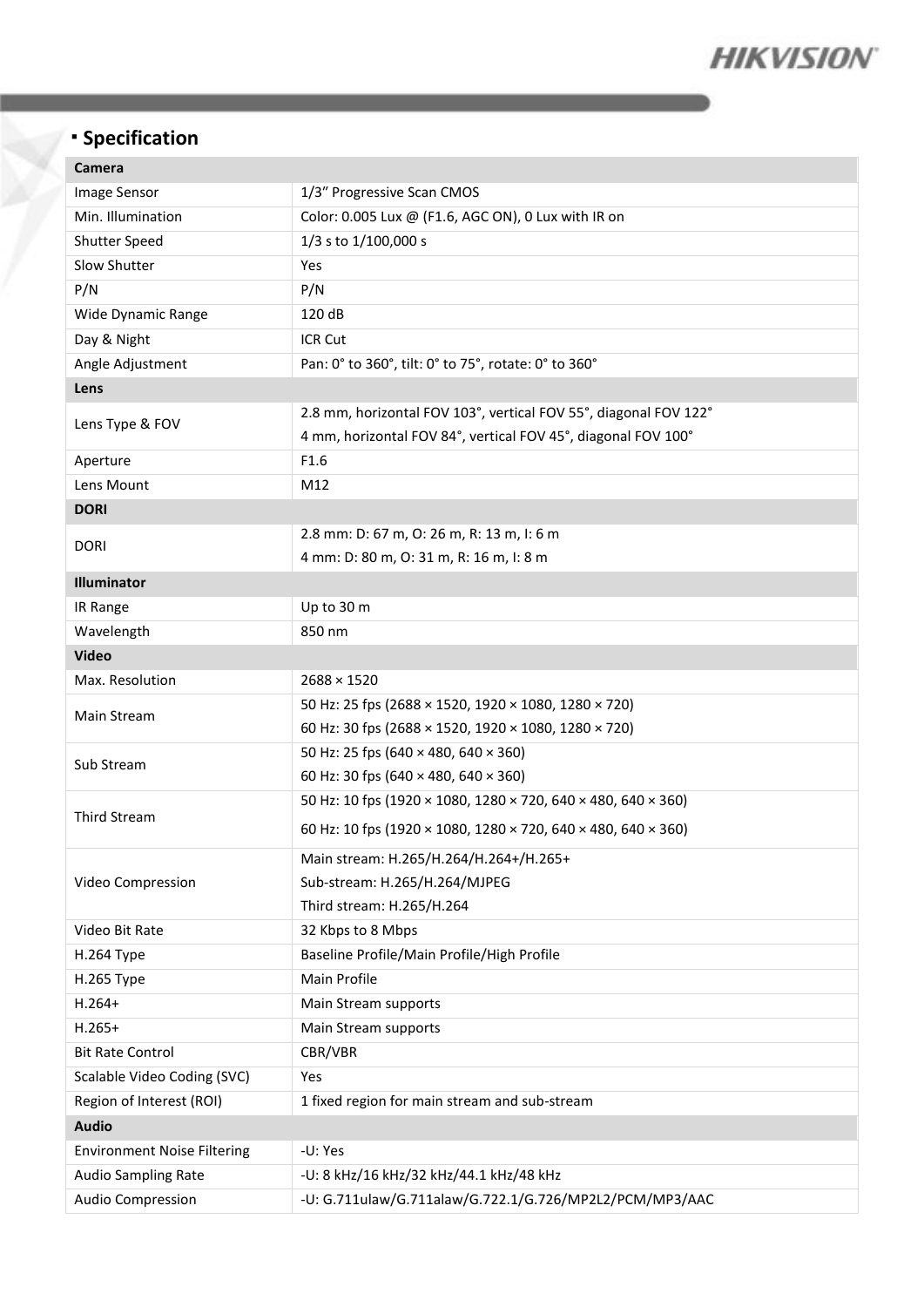

|                               | $-U$ :                                                                                   |  |  |  |  |  |  |  |
|-------------------------------|------------------------------------------------------------------------------------------|--|--|--|--|--|--|--|
| Audio Bit Rate                | 64Kbps(G.711ulaw/G.711alaw)/16Kbps(G.722.1)/16Kbps(G.726)/16Kbps-64Kbps(AAC)             |  |  |  |  |  |  |  |
|                               | /32-192Kbps(MP2L2)/8-320Kbps(MP3)                                                        |  |  |  |  |  |  |  |
| <b>Network</b>                |                                                                                          |  |  |  |  |  |  |  |
| Simultaneous Live View        | Up to 6 channels                                                                         |  |  |  |  |  |  |  |
| API                           | Open Network Video Interface (Profile S, Profile G), ISAPI, SDK                          |  |  |  |  |  |  |  |
|                               | TCP/IP, ICMP, HTTP, HTTPS, FTP, DHCP, DNS, DDNS, RTP, RTSP, NTP, UPnP, SMTP,             |  |  |  |  |  |  |  |
| Protocols                     | IGMP, 802.1X, QoS, IPv6, UDP, Bonjour, SSL/TLS, PPPoE                                    |  |  |  |  |  |  |  |
| User/Host                     | Up to 32 users. 3 user levels: administrator, operator and user                          |  |  |  |  |  |  |  |
|                               | Password protection, complicated password, HTTPS encryption, IP address filter,          |  |  |  |  |  |  |  |
| Security                      | Security Audit Log, basic and digest authentication for HTTP/HTTPS, TLS 1.1/1.2, WSSE    |  |  |  |  |  |  |  |
|                               | and digest authentication for Open Network Video Interface                               |  |  |  |  |  |  |  |
|                               | MicroSD/SDHC/SDXC card (256 GB) local storage, and NAS(NFS, SMB/CIFS), auto              |  |  |  |  |  |  |  |
| Network Storage               | network replenishment (ANR)                                                              |  |  |  |  |  |  |  |
| Client                        | iVMS-4200, Hik-Connect, Hik-Central                                                      |  |  |  |  |  |  |  |
|                               | Plug-in required live view: IE 10, IE 11                                                 |  |  |  |  |  |  |  |
| Web Browser                   | Plug-in free live view : Chrome 57.0+, Firefox 52.0+                                     |  |  |  |  |  |  |  |
|                               | Local service: Chrome 57.0+, Firefox 52.0+                                               |  |  |  |  |  |  |  |
| Image                         |                                                                                          |  |  |  |  |  |  |  |
| Day/Night Switch              | Day, Night, Auto, Schedule                                                               |  |  |  |  |  |  |  |
| Image Enhancement             | BLC, HLC, 3D DNR                                                                         |  |  |  |  |  |  |  |
| Image Parameters Switch       | Yes                                                                                      |  |  |  |  |  |  |  |
|                               | Rotate, mirror, privacy mask, saturation, brightness, contrast, sharpness, gain, white   |  |  |  |  |  |  |  |
| <b>Image Settings</b>         | balance adjustable by client software or web browser                                     |  |  |  |  |  |  |  |
| Interface                     |                                                                                          |  |  |  |  |  |  |  |
| <b>Built-in Microphone</b>    | -U: yes                                                                                  |  |  |  |  |  |  |  |
| On-board Storage              | Built-in micro SD, up to 256 GB                                                          |  |  |  |  |  |  |  |
| <b>Hardware Reset</b>         | Yes                                                                                      |  |  |  |  |  |  |  |
| Communication Interface       | 1 RJ45 10M/100M self-adaptive Ethernet port                                              |  |  |  |  |  |  |  |
| Event                         |                                                                                          |  |  |  |  |  |  |  |
| <b>Basic Event</b>            | Motion detection (human and vehicle targets classification), video tampering alarm,      |  |  |  |  |  |  |  |
|                               | exception                                                                                |  |  |  |  |  |  |  |
| <b>Face Detection</b>         | Yes                                                                                      |  |  |  |  |  |  |  |
| <b>Deep Learning Function</b> |                                                                                          |  |  |  |  |  |  |  |
| <b>Perimeter Protection</b>   | Line crossing detection, intrusion detection                                             |  |  |  |  |  |  |  |
|                               | Supports human and vehicle targets classification                                        |  |  |  |  |  |  |  |
| General                       |                                                                                          |  |  |  |  |  |  |  |
| Linkage Method                | Upload to FTP/memory card/NAS, notify surveillance center, trigger record, trigger       |  |  |  |  |  |  |  |
|                               | capture, Email                                                                           |  |  |  |  |  |  |  |
|                               | 33 languages                                                                             |  |  |  |  |  |  |  |
|                               | English, Russian, Estonian, Bulgarian, Hungarian, Greek, German, Italian, Czech, Slovak, |  |  |  |  |  |  |  |
| Web Client Language           | French, Polish, Dutch, Portuguese, Spanish, Romanian, Danish, Swedish, Norwegian,        |  |  |  |  |  |  |  |
|                               | Finnish, Croatian, Slovenian, Serbian, Turkish, Korean, Traditional Chinese, Thai,       |  |  |  |  |  |  |  |
|                               | Vietnamese, Japanese, Latvian, Lithuanian, Portuguese (Brazil), Ukrainian                |  |  |  |  |  |  |  |
| <b>General Function</b>       | Anti-flicker, heartbeat, password reset via e-mail, pixel counter                        |  |  |  |  |  |  |  |

Y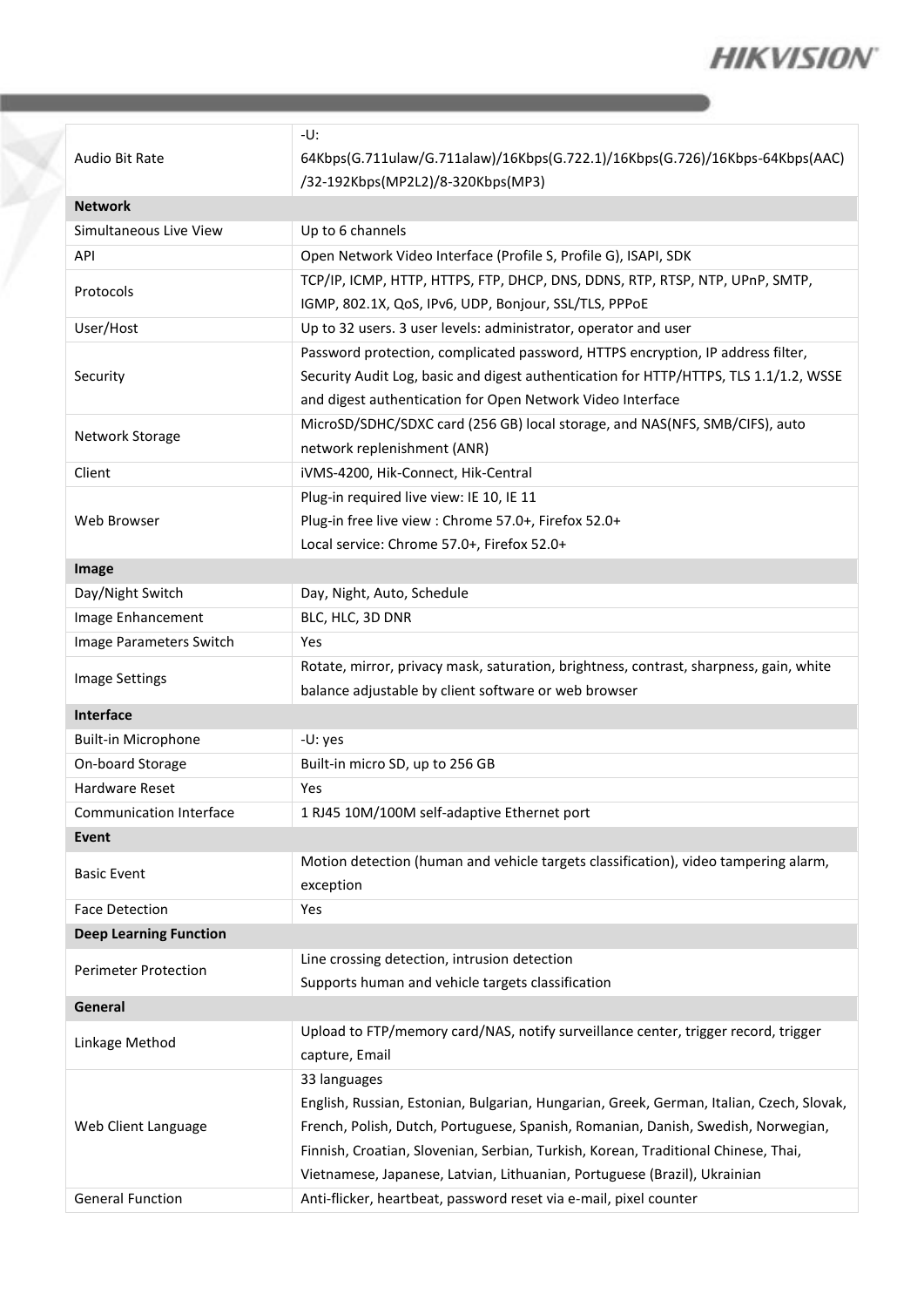

| Software Reset                             | Yes                                                                             |  |  |  |  |
|--------------------------------------------|---------------------------------------------------------------------------------|--|--|--|--|
| <b>Storage Conditions</b>                  | -30 °C to 60 °C (-22 °F to 140 °F). Humidity 95% or less (non-condensing)       |  |  |  |  |
| <b>Startup and Operating</b><br>Conditions | -30 °C to 60 °C (-22 °F to 140 °F). Humidity 95% or less (non-condensing)       |  |  |  |  |
| Power Supply                               | 12 VDC ± 25%, reverse polarity protection                                       |  |  |  |  |
|                                            | PoE: 802.3af, Class 3                                                           |  |  |  |  |
| Power Consumption and Current              | 12 VDC, 0.5 A, max. 6 W                                                         |  |  |  |  |
|                                            | PoE (802.3af, 36 V to 57 V), 0.19 A to 0.12 A, max. 7 W                         |  |  |  |  |
| Power Interface                            | Ø5.5 mm coaxial power plug                                                      |  |  |  |  |
| Material                                   | Aluminum alloy body                                                             |  |  |  |  |
| Camera Dimension                           | $\varphi$ 127.3 × 95.9 mm ( $\varphi$ 5.01" × 3.78")                            |  |  |  |  |
| Package Dimension                          | $150 \times 150 \times 141$ mm $(5.9" \times 5.9" \times 5.6")$                 |  |  |  |  |
| Camera Weight                              | Approx. 600 g (1.3 lb.)                                                         |  |  |  |  |
| With Package Weight                        | Approx. 816 g (1.8 lb.)                                                         |  |  |  |  |
| Approval                                   |                                                                                 |  |  |  |  |
|                                            | FCC (47 CFR Part 15, Subpart B); CE-EMC (EN 55032: 2015, EN 61000-3-2: 2014, EN |  |  |  |  |
| <b>EMC</b>                                 | 61000-3-3: 2013, EN 50130-4: 2011 +A1: 2014); RCM (AS/NZS CISPR 32: 2015); IC   |  |  |  |  |
|                                            | (ICES-003: Issue 6, 2016); KC (KN 32: 2015, KN 35: 2015)                        |  |  |  |  |
|                                            | UL (UL 60950-1); CB (IEC 60950-1:2005 + Am 1:2009 + Am 2:2013); CE-LVD (EN      |  |  |  |  |
| Safety                                     | 60950-1:2005 + Am 1:2009 + Am 2:2013); BIS (IS 13252(Part                       |  |  |  |  |
|                                            | 1):2010+A1:2013+A2:2015)                                                        |  |  |  |  |
| Environment                                | CE-RoHS (2011/65/EU); WEEE (2012/19/EU); Reach (Regulation (EC) No 1907/2006)   |  |  |  |  |
| Protection                                 | IP67 (IEC 60529-2013)                                                           |  |  |  |  |

#### **Available Model**

DS-2CD2343G2-I (2.8/4 mm) DS-2CD2343G2-IU (2.8/4 mm)

#### **Typical Application**

Hikvision products are classified into three levels according to their anti-corrosion performance. Refer to the following description to choose for your using environment.

This model has NO SPECIFIC PROTECTION.

| Level                  | <b>Description</b>                                                                                  |  |  |
|------------------------|-----------------------------------------------------------------------------------------------------|--|--|
| Top-level protection   | Hikvision products at this level are equipped for use in areas where professional anti-corrosion    |  |  |
|                        | protection is a must. Typical application scenarios include coastlines, docks, chemical plants, and |  |  |
|                        | more.                                                                                               |  |  |
| Moderate protection    | Hikvision products at this level are equipped for use in areas with moderate anti-corrosion         |  |  |
|                        | demands. Typical application scenarios include coastal areas about 2 kilometers (1.24 miles) away   |  |  |
|                        | from coastlines, as well as areas affected by acid rain.                                            |  |  |
| No specific protection | Hikvision products at this level are equipped for use in areas where no specific anti-corrosion     |  |  |
|                        | protection is needed.                                                                               |  |  |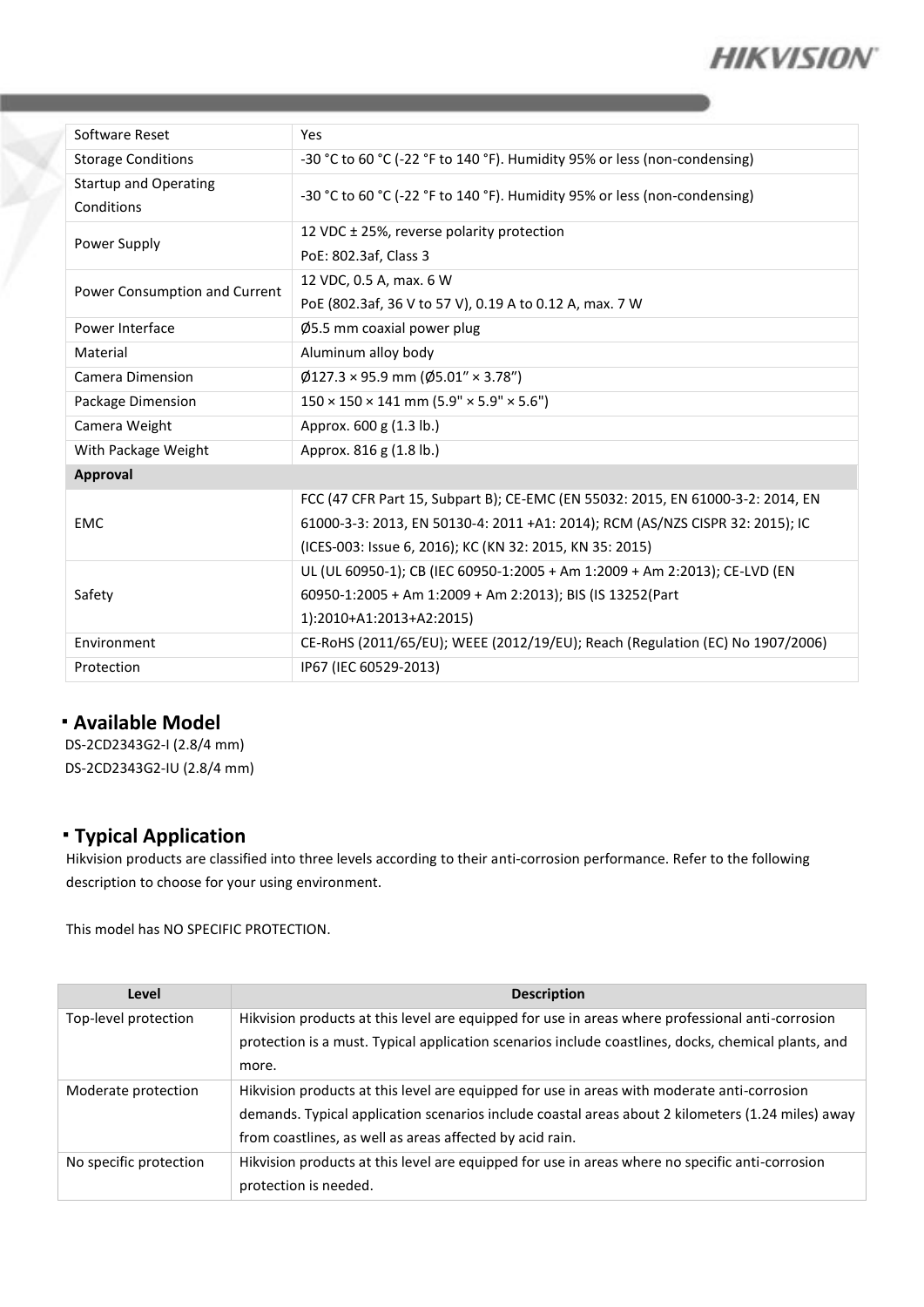# **HIKVISION**



- **Accessory**
- **Optional**

| DS-1271ZJ-130-TRL<br><b>Pendant Mount</b>              | <b>DS-1276ZJ-SUS</b><br>(Black)<br><b>Corner Mount</b> | <b>DS-1281ZJ-M</b><br>(Black)<br><b>Inclined Ceiling Mount</b> | <b>DS-1275ZJ-SUS</b><br><b>Vertical Pole</b><br><b>Mount</b> | DS-1271ZJ-130-TRL<br>(Black)<br><b>Pendant Mount</b>          |
|--------------------------------------------------------|--------------------------------------------------------|----------------------------------------------------------------|--------------------------------------------------------------|---------------------------------------------------------------|
|                                                        |                                                        |                                                                |                                                              |                                                               |
| <b>DS-1280ZJ-DM8</b><br>(Black)<br><b>Junction Box</b> | <b>DS-1281ZJ-M</b><br><b>Inclined ceiling</b><br>mount | DS-1273ZJ-130B-TRL<br><b>Wall mount</b>                        | <b>DS-1276ZJ-SUS</b><br><b>Corner mount</b>                  | <b>DS-1275ZJ-SUS</b><br>(Black)<br><b>Vertical Pole Mount</b> |
|                                                        |                                                        |                                                                |                                                              |                                                               |
| DS-1273ZJ-130-TRL<br>(Black)<br><b>Wall Mount</b>      | <b>DS-1280ZJ-DM8</b><br><b>Junction box</b>            | DS-1273ZJ-130-TRL<br><b>Wall mount</b>                         |                                                              |                                                               |
|                                                        |                                                        |                                                                |                                                              |                                                               |